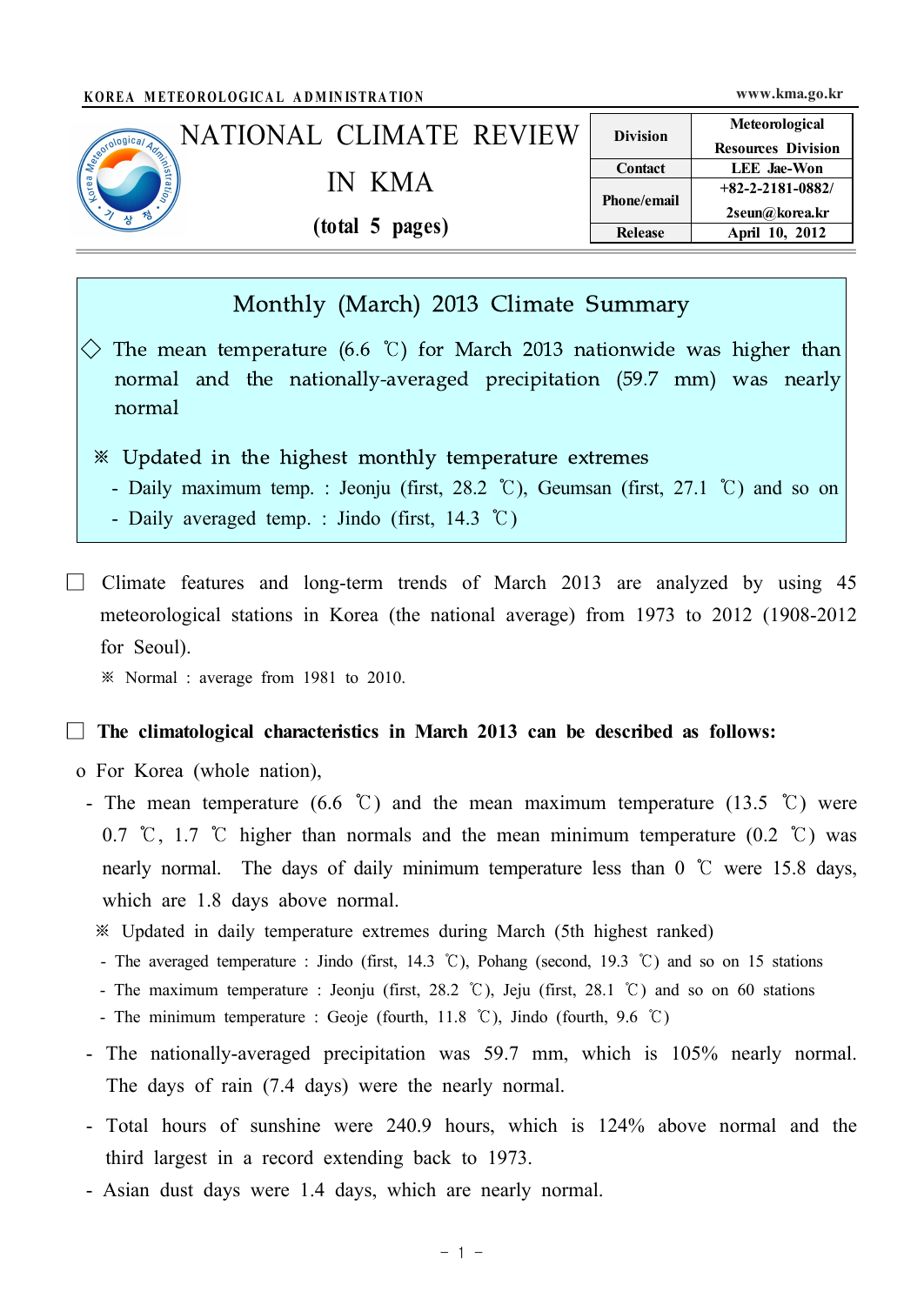## o For Seoul,

- The mean temperature (5.1 °C) and the mean minimum temperature (0.7 °C) were lower than normals, 0.6 ℃, 0.9 ℃, respectively. And the mean maximum temperature (10.8 ℃) was nearly normal.

The days of daily minimum temperature less than  $0^{\circ}$   $\mathbb{C}$  were 12.0 days, which are 2.5 days above normal.

- The amount of precipitation was 27.3 mm, which is 58% lower than normal. The days of rain were 8.0 days, which are 0.6 days above normal.
- Total hours of sunshine were 256.3 hours, which is 136% above normal.
- Asian dust days were 3.0 days, which are 1.1 days above normal.

#### □ **Long-term trend of March 2013 climate**

o For Korea (whole nation),

- National mean temperature of March 2000s (2001-2010) was higher than 1.1 ℃ that of the 1970s. The days of daily minimum temperature less than  $0^{\circ}$   $\mathbb{C}$  in March 2000s were lower than 2.6 days those of the 1970s.
- The Nationally-averaged precipitation in March 2000s was larger than 1.8 mm that of the 1970s. And the days of rain in March 2000s were larger than 1.2 days those of 1970s.
- Total hours of sunshine in March 2000s were less than 15.5 hours those of the 1970s.

o For Seoul,

- The mean temperature of March 2000s (2001-2010) was higher than 1.2 ℃ that of the 1970s. The days of daily minimum temperature less than  $0\degree\text{C}$  in March 2000s were lower than 3.5 days those of the 1970s.
- The amount of precipitation in March 2000s were larger than 4.1 mm those of the 1970s and the days of rain in March 2000s were larger than 1.9 days those of 1970s.
- Total hours of sunshine in March 2000s were less than 25.6 hours those of the 1970s.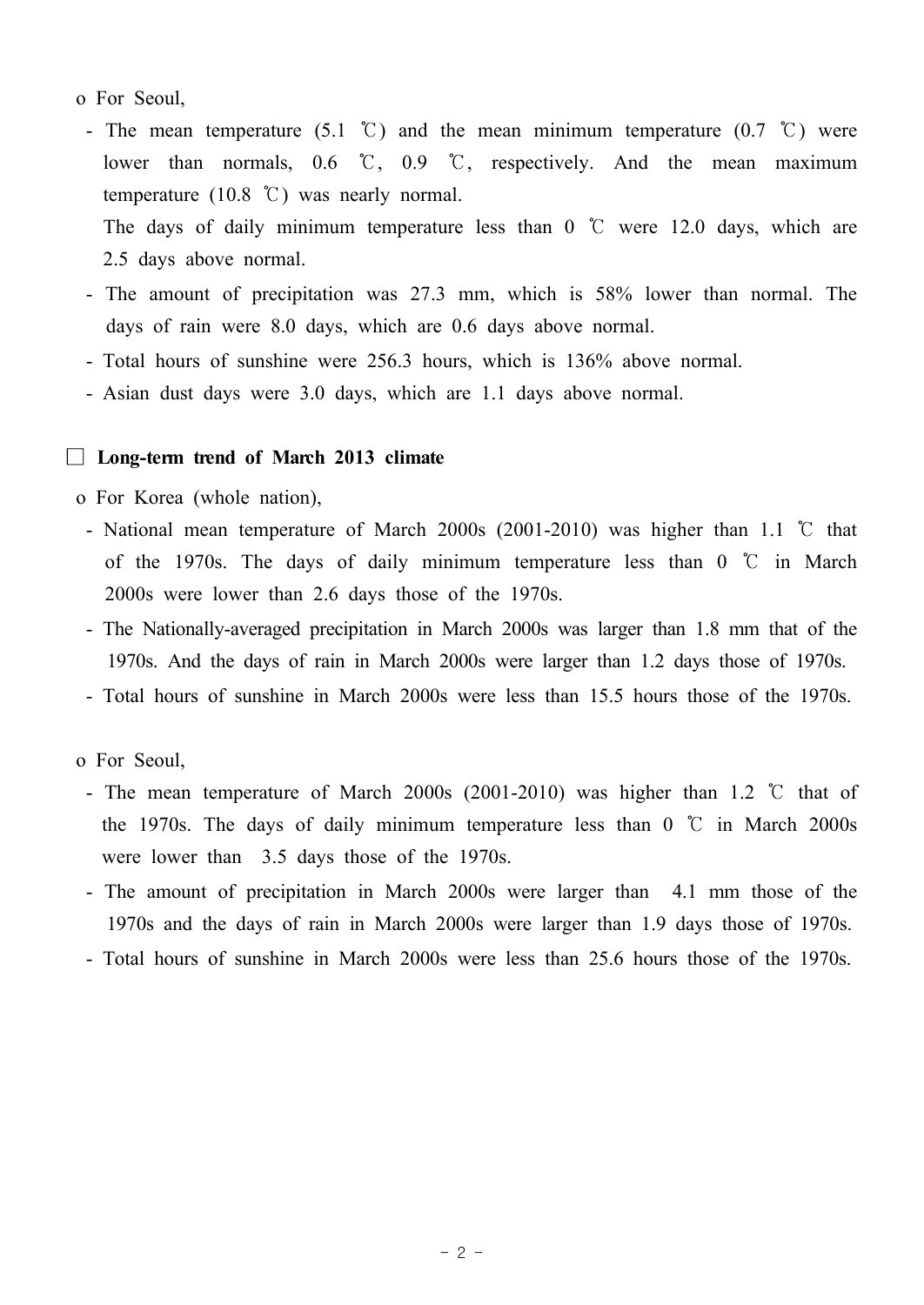# Appendix 1 Climate features in March 2013



Fig 1. Temperatures (mean, mean maximum, and mean minimum), and precipitation in South Korea during March (1973-2012).

|  |  | $\Box$ Average values of meteorological elements across Korea during March (1973~2012) |  |  |  |  |
|--|--|----------------------------------------------------------------------------------------|--|--|--|--|
|  |  |                                                                                        |  |  |  |  |

| Elements (National)<br>average                             | March<br>2013(a) | March<br>2012(b) | Nomals of<br>March<br>$(1981 - 2010)$ (c) | a-b          | $a-c$      | Rank since 1973<br>(within 5th) |
|------------------------------------------------------------|------------------|------------------|-------------------------------------------|--------------|------------|---------------------------------|
| Mean temperature                                           | 6.6              | 5.7              | 5.9                                       | 0.9          | 0.7        |                                 |
| $^{\prime}$ C)<br>Mean maximum temp.                       | 13.5             | 10.7             | 11.8                                      | 2.8          | 1.7        | the third highest               |
| Mean minimum temp. $({\mathcal{C}})$                       | 0.2              | 1.0              | 0.6                                       | $-0.8$       | $-0.4$     | $\overline{\phantom{a}}$        |
| Amount of precipitation (mm)                               | 59.7             | 89.0             | 56.4                                      | $-29.3(75%)$ | 3.3(105%)  | $\overline{\phantom{a}}$        |
| Days of rain (day)                                         | 7.4              | 10.8             | 8.1                                       | $-3.4$       | $-0.7$     |                                 |
| Sunshine duration (hour)                                   | 240.9            | 179.8            | 194.0                                     | 61.1(134%)   | 46.9(124%) | the second largest              |
| Mean cloud amount $(1/10)$                                 | 3.6              | 5.3              | 4.8                                       | $-1.7$       | $-1.2$     | the second least                |
| Days of minimum<br>temperature less than $0^{\circ}$ (day) | 15.8             | 11.8             | 14.0                                      | 4.0          | 1.8        |                                 |
| Asian dust days(day)                                       | 1.4              | 0.3              | 1.8                                       | 1.1          | $-0.4$     |                                 |

# □ **Average values of meteorological elements across Korea during March for each decade (1973~2010)**

| Year             | Mean<br>temp.<br>$^{\circ}\mathbb{C})$ | Mean<br>max.<br>temp.<br>$^{\circ}\mathbb{C})$ | Mean<br>min.<br>temp.<br>$(\mathbb{C})$ | Amount of<br>precipitation<br>(mm) | rain<br>$\rm (day)$ | Days of Sunshine<br>duration<br>(hour) | Mean<br>cloud<br>amount<br>(1/10) | Days of<br>minimum<br>temperature less<br>than $0^{\circ}$ (day) | Asian dust<br>days(day) |
|------------------|----------------------------------------|------------------------------------------------|-----------------------------------------|------------------------------------|---------------------|----------------------------------------|-----------------------------------|------------------------------------------------------------------|-------------------------|
| $1973 - 1980(a)$ | 5.2                                    | 11.2                                           | 0.0                                     | 51.0                               | 7.2                 | 206.3                                  | 4.7                               | 15.9                                                             | 0.6                     |
| $1981 - 1990(b)$ | 5.5                                    | 11.3                                           | 0.3                                     | 56.9                               | 8.2                 | 201.9                                  | 5.0                               | 14.7                                                             | 0.5                     |
| $1991 - 2000(c)$ | 5.9                                    | 11.9                                           | 0.6                                     | 59.5                               | 7.7                 | 189.2                                  | 4.9                               | 14.0                                                             | 1.0                     |
| $2001 - 2010(d)$ | 6.3                                    | 12.2                                           | 0.8                                     | 52.8                               | 8.4                 | 190.8                                  | 4.6                               | 13.3                                                             | 3.8                     |
| 2012(e)          | 6.6                                    | 13.5                                           | 0.2                                     | 59.7                               | 7.4                 | 240.9                                  | 3.6                               | 15.8                                                             | 1.4                     |
| $d-a$            | 1.1                                    | 1.0                                            | 0.8                                     | 1.8                                | 1.2                 | $-15.5$                                | $-0.1$                            | $-2.6$                                                           | 3.2                     |
| $d-b$            | 0.8                                    | 0.9                                            | 0.5                                     | $-4.1$                             | 0.2                 | $-11.1$                                | $-0.4$                            | $-1.4$                                                           | 3.3                     |
| d-c              | $0.4\,$                                | 0.3                                            | 0.2                                     | $-6.7$                             | 0.7                 | 1.6                                    | $-0.3$                            | $-0.7$                                                           | 2.8                     |
| e-d              | 0.3                                    | 1.3                                            | $-0.6$                                  | 6.9                                | $-1.0$              | 50.1                                   | $-1.0$                            | 2.5                                                              | $-2.4$                  |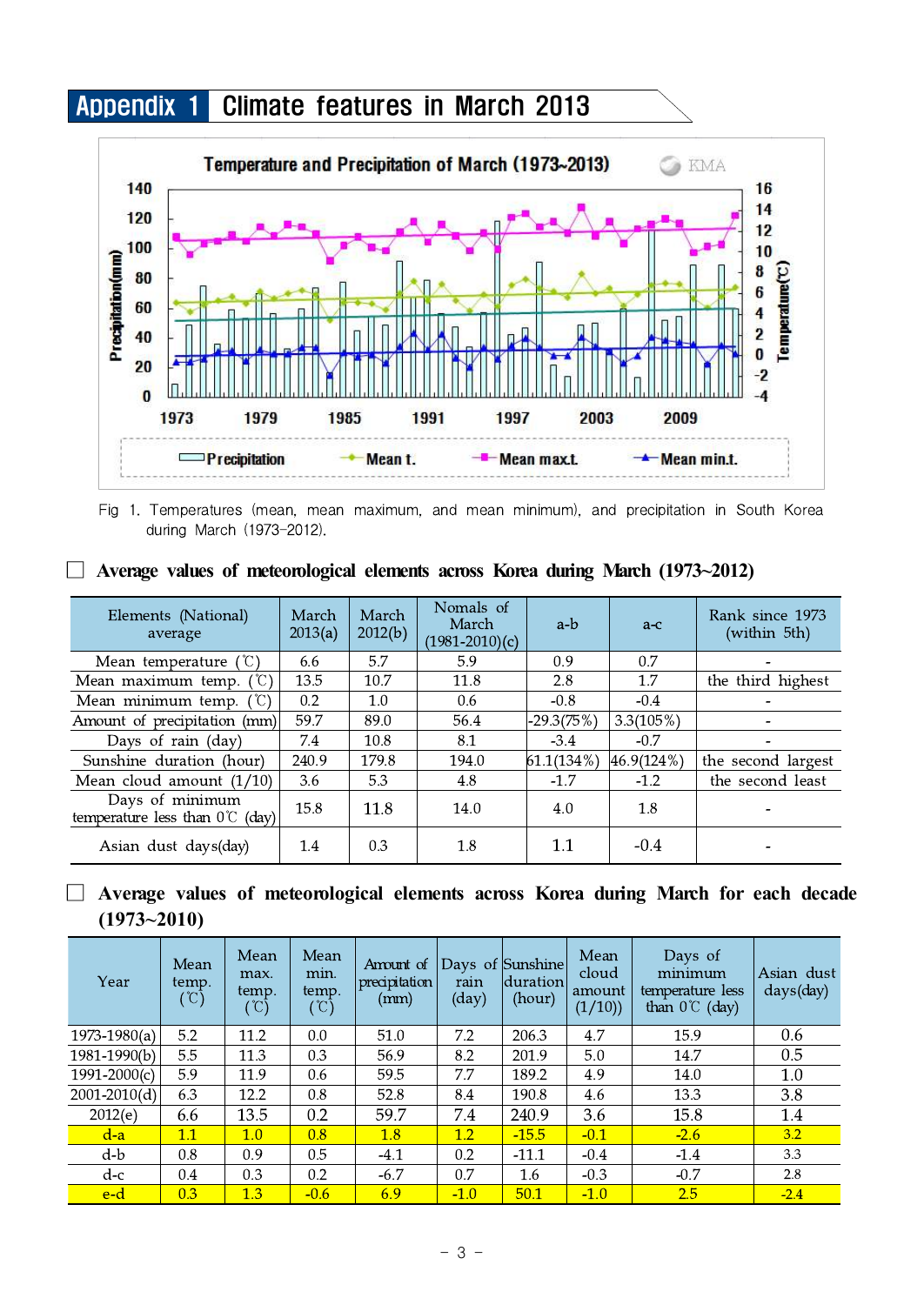

Fig 2. Temperatures (mean, mean maximum, and mean minimum), and precipitation in Seoul during March (1908-2012).

## □ Average values of meteorological elements across Seoul during March (1908-2012)

| Elements (Seoul) average                                   | March<br>2013(a) | March<br>2012(b) | Nomals of<br>March<br>$(1981-2010)$ (c) | a-b          | $a-c$          | Rank since 1908<br>(within 5th) |
|------------------------------------------------------------|------------------|------------------|-----------------------------------------|--------------|----------------|---------------------------------|
| Mean temperature $({\cal C})$                              | 5.1              | 5.1              | 5.7                                     | 0.0          | $-0.6$         |                                 |
| Mean maximum temp. $({\mathbb C})$                         | 10.8             | 9.5              | 10.4                                    | 1.3          | 0.4            |                                 |
| Mean minimum temp. $({}^{\circ}\mathbb{C})$                | 0.7              | 1.5              | 1.6                                     | $-0.8$       | $-0.9$         |                                 |
| Amount of precipitation (mm)                               | 27.3             | 47.4             | 47.2                                    | $-20.1(58%)$ | $-19.9(58%)$   |                                 |
| Days of rain (day)                                         | 8.0              | 8.0              | 7.4                                     | 0.0          | 0.6            |                                 |
| Sunshine duration (hour)                                   | 256.3            | 191.8            | 189                                     | 64.5(134%)   | $ 67.3(136\%)$ | the second largest              |
| Mean cloud amount $(1/10)$                                 | 3.3              | 5.2              | 4.6                                     | $-1.9$       | $-1.3$         | the second least                |
| Days of minimum<br>temperature less than $0^{\circ}$ (day) | 12.0             | 11.0             | 9.5                                     | 1.0          | 2.5            |                                 |
| Asian dust days(day)                                       | 3.0              | 0.0              | 1.9                                     | 3.0          | 1.1            |                                 |

# □ Average values of meteorological elements across Seoul during March for each decade (1911-2012)

| Year             | Mean<br>temp.<br>$(\mathbb{C})$ | Mean<br>max.<br>temp.<br>$^{\circ}$ C) | Mean<br>min.<br>temp.<br>$(\degree\text{C})$ | Amount of<br>precipitation<br>(mm) | Days of<br>rain<br>$\rm (day)$ | Sunshine<br>duration<br>(hour) | Mean<br>cloud<br>amount<br>(1/10) | Days of<br>minimum<br>temperature less<br>than $0^{\circ}$ (day) | Asian dust<br>$days$ (day) |
|------------------|---------------------------------|----------------------------------------|----------------------------------------------|------------------------------------|--------------------------------|--------------------------------|-----------------------------------|------------------------------------------------------------------|----------------------------|
| $1911 - 1920(a)$ | 3.3                             | 8.8                                    | $-1.6$                                       | 44.2                               | 7.6                            | 216.3                          | 5.2                               | 20.6                                                             | 0.3                        |
| 1921-1930        | 3.5                             | 8.9                                    | $-1.7$                                       | 41.8                               | 7.6                            | 210.0                          | 5.0                               | 21.1                                                             | 0.2                        |
| 1931-1940(b)     | 3.1                             | 8.4                                    | $-1.5$                                       | 34.0                               | 8.7                            | 214.4                          | 4.8                               | 19.5                                                             | 0.0                        |
| 1941-1949        | 3.6                             | 8.9                                    | $-1.1$                                       | 63.5                               | 9.0                            | 214.6                          | 5.2                               | 18.7                                                             | 0.0                        |
| 1954-1960        | 3.9                             | 9.0                                    | $-0.4$                                       | 68.5                               | 8.6                            | 190.1                          | 5.1                               | 16.0                                                             | 0.3                        |
| 1961-1970        | 3.8                             | 8.8                                    | $-0.3$                                       | 43.2                               | 6.7                            | 208.4                          | 5.0                               | 16.7                                                             | 0.3                        |
| $1971 - 1980(c)$ | 4.6                             | 9.8                                    | 0.5                                          | 41.3                               | 6.3                            | 195.5                          | 4.7                               | 12.4                                                             | 0.5                        |
| 1981-1990        | 5.1                             | 10.0                                   | 1.1                                          | 55.7                               | 7.3                            | 208.1                          | 4.8                               | 11.4                                                             | 0.7                        |
| 1991-2000        | 6.0                             | 10.8                                   | 1.8                                          | 40.5                               | 6.8                            | 188.9                          | 4.5                               | 8.3                                                              | 0.9                        |
| $2001 - 2010(d)$ | 5.8                             | 10.3                                   | 1.9                                          | 45.4                               | 8.2                            | 169.9                          | 4.6                               | 8.9                                                              | 4.0                        |
| 2012(e)          | 5.1                             | 10.8                                   | 0.7                                          | 27.3                               | 8.0                            | 256.3                          | 3.3                               | 12.0                                                             | 3.0                        |
| $d-a$            | 2.5                             | 1.5                                    | 3.5                                          | 1.2                                | 0.6                            | $-46.4$                        | $-0.6$                            | $-11.7$                                                          | 3.7                        |
| d-b              | 2.7                             | 1.9                                    | 3.4                                          | 11.4                               | $-0.5$                         | $-44.5$                        | $-0.2$                            | $-10.6$                                                          | 4.0                        |
| $d-c$            | 1.2                             | 0.5                                    | 1.4                                          | 4.1                                | 1.9                            | $-25.6$                        | $-0.1$                            | $-3.5$                                                           | 3.5                        |
| e-d              | $-0.7$                          | 0.5                                    | $-1.2$                                       | $-18.1$                            | $-0.2$                         | 86.4                           | $-1.3$                            | 3.1                                                              | $-1.0$                     |